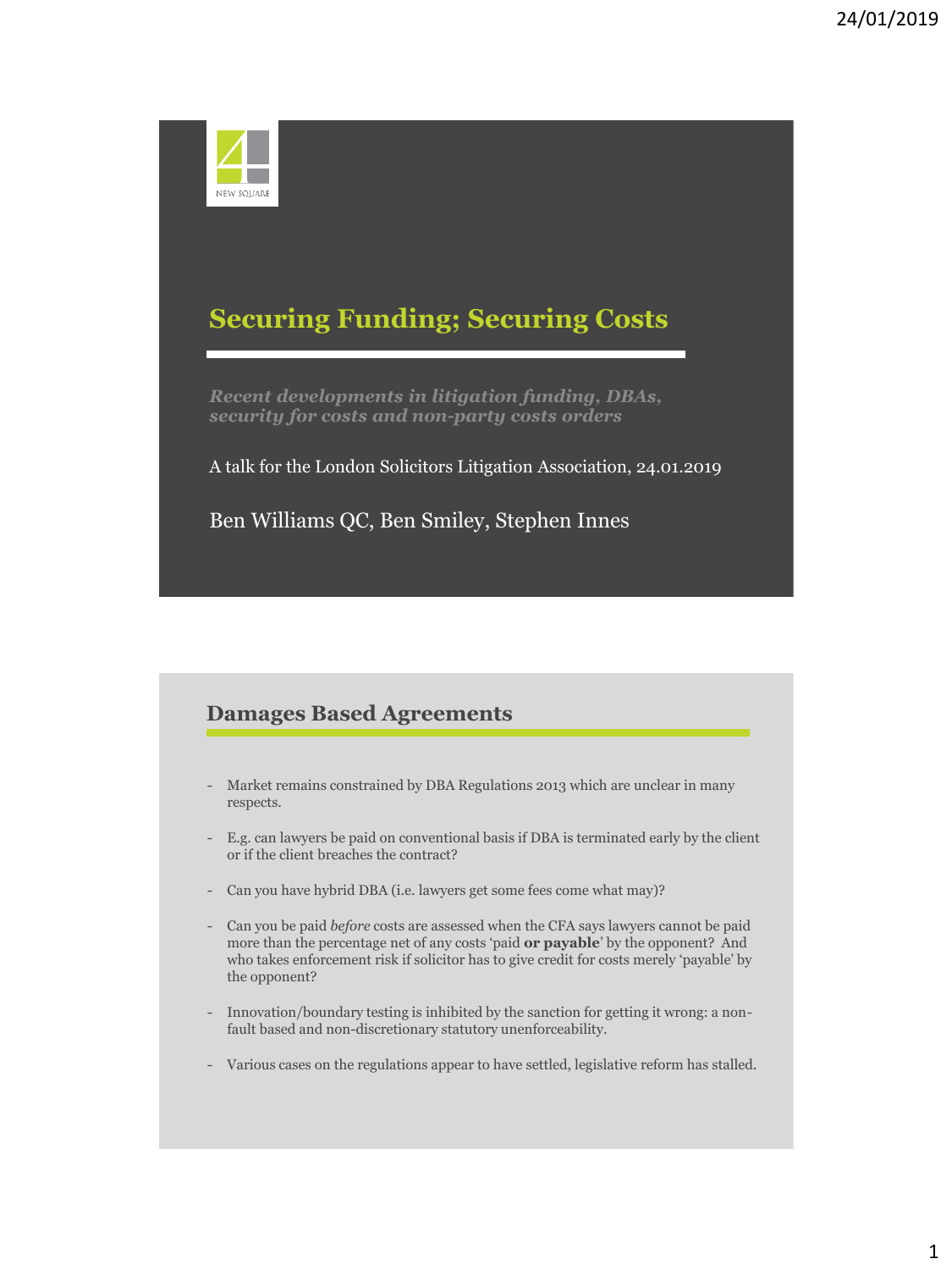# **Non-party costs orders ("NPCOs")**

Costs jurisdiction provided by s.51 Senior Courts Act 1981:

- *"(1) Subject to the provisions of this or any other enactment and to the rules of court, the costs of and incidental to all proceedings…shall be in the discretion of the court…*
- *(3) The court shall have full power to determine by whom and to what extent costs are to be paid."*

Discretion conferred on the Court in wide terms. First established in *Aiden Shipping Co Ltd v Interbulk* (1986) that the discretion extended to third parties: i.e. the power to make an NPCO.

Procedural gateway – CPR r.46.2. No express or defined limitation on circumstances in which an NPCO may be made. The main thrust of the rule is the need for joinder. This is usually (not always) a formality.

### **Potential Targets**

- Controllers & Promoters
- Commercially Interested Funders
- Lawyers
- Insurers
- Pure goodwill (disinterested funders)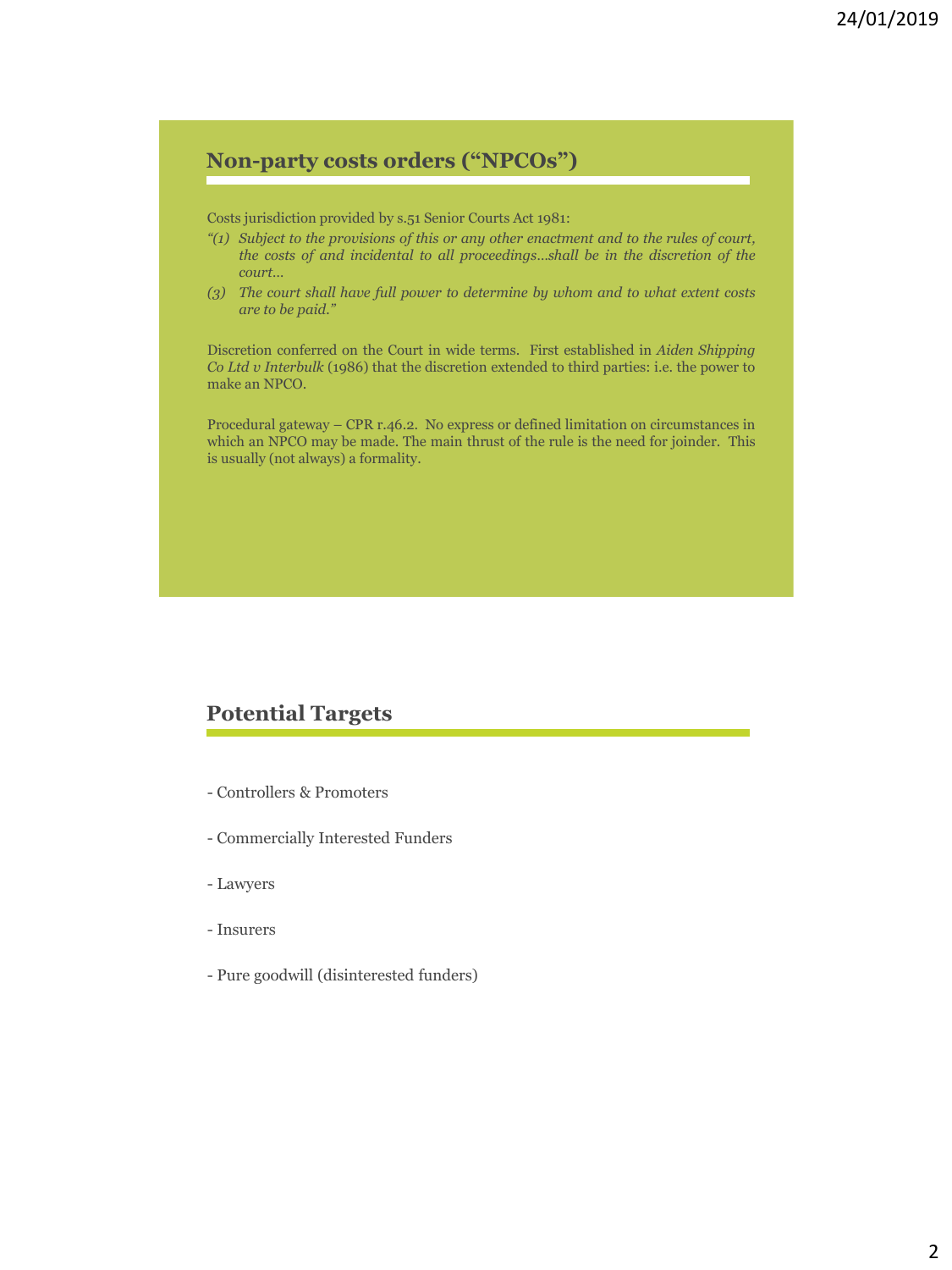## **Traditional Approach**

- 'Exceptional' jurisdiction, where 'considerable caution' required (*Symphony Group v Hodgson* (1994)
- Orthodox approach to 'corporate veil': *Taylor v Pace Developments* (1991 Lloyd LJ); *Mettaloy v MA UK* (1997 – Millett LJ)

'*It is not, however, sufficient to render a director liable for costs that he was a director of the company and caused it to bring or defend proceedings which he funded and which ultimately failed. Where such proceedings are bought bona fide and for the benefit of the company, the company is the real plaintiff. If in such a case an order for costs could be made against a director in the absence of some impropriety or bad faith on his part, the doctrine of the separate liability of the company would be eroded and the principle that such orders should be exceptional would be nullified.*' (Millett LJ)

#### **The Sea Change:** *Dymocks v Todd*

- Privy Council in *Dymocks Franchise Systems v Todd* (2005)
- 'Exceptional' just means 'outside the ordinary run of cases where parties pursue or defend claims for their own benefit and own expense'
- Ultimate question in any case is simply whether it is just to make the order
- 'Ordinarily' where non-party funds, controls or benefits from proceedings, so it is a 'real party' then it should pay the successful parties' costs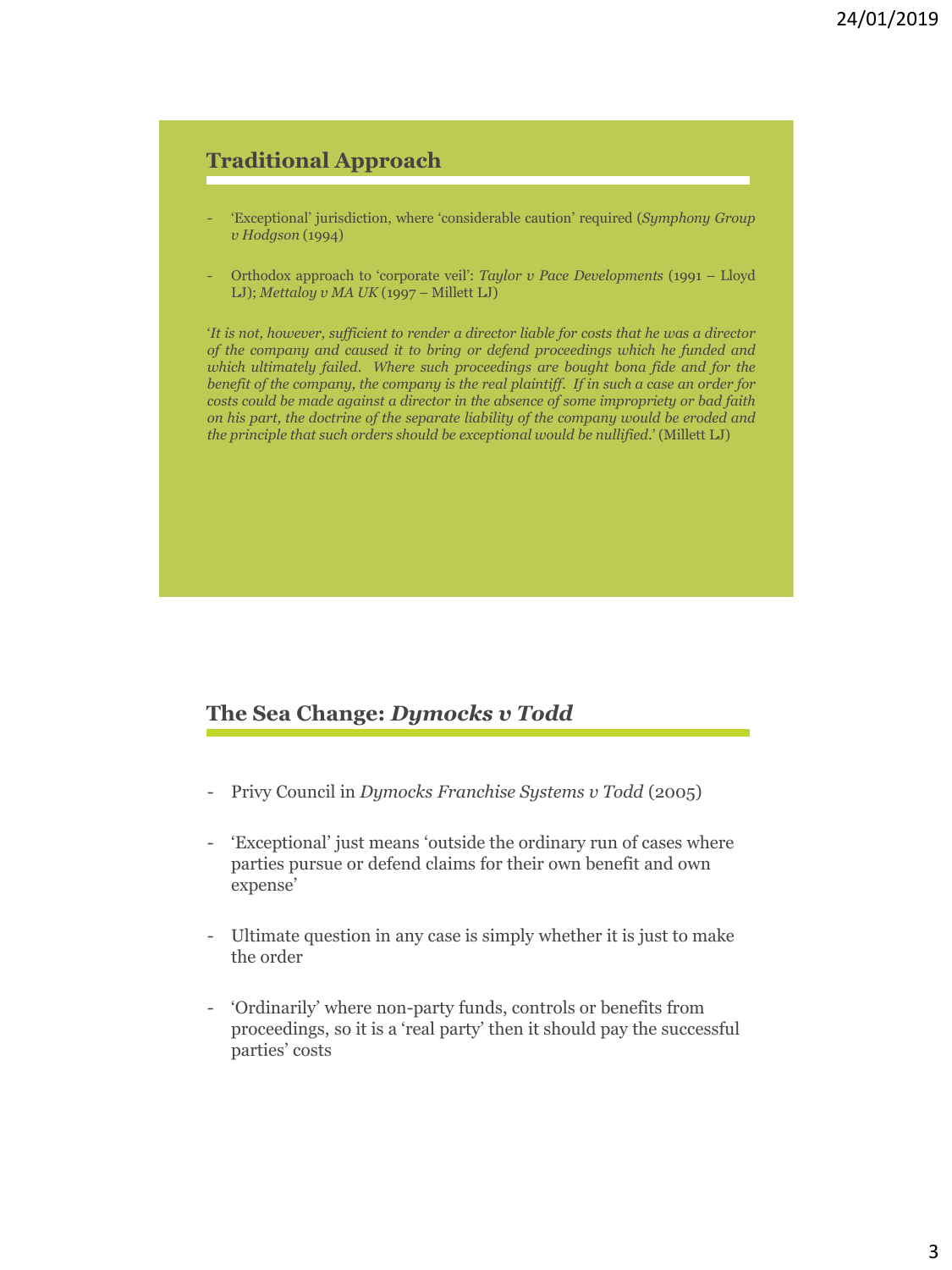### **What Remains of the Corporate Veil?**

- Lord Brown: liquidators and directors *may* be treated differently, if acting in interests of company, shareholders or creditors
- First domestic case: *Goodwood Recoveries v Breen* (2005, Rix LJ):

'*the law has moved a considerable distance in refining the early approach in Taylor v Pace Developments. Where a non-party director can be described as the "real party", seeking his own benefit, controlling and/or funding the litigation, then even where he has acted in good faith or without any impropriety, justice may well demand that he be liable in costs*'

# *Threlfall v ECD Insight* **(2013)**

Lewison LJ:

'*If a non-party costs order is made against a company director, it is quite wrong to characterise it as piercing the corporate veil; or to say that the company and the director are one and the same… the separate personality of a corporation, even a single-member corporation, is deeply embedded in our law. But its purpose is to deal with legal rights and obligations. By contrast, the exercise of discretion to make a non-party costs order leaves rights and obligations where they are. The very fact that the making of such an order is discretionary demonstrates that the question is not one of rights and obligations of a non-party, for no obligations exist unless and until the court exercises its discretion. Moreover the fact that the discretion, if exercised, is exercised against a non-party underlines the proposition that the non-party has no substantive liability in respect of the cause of action in question.*'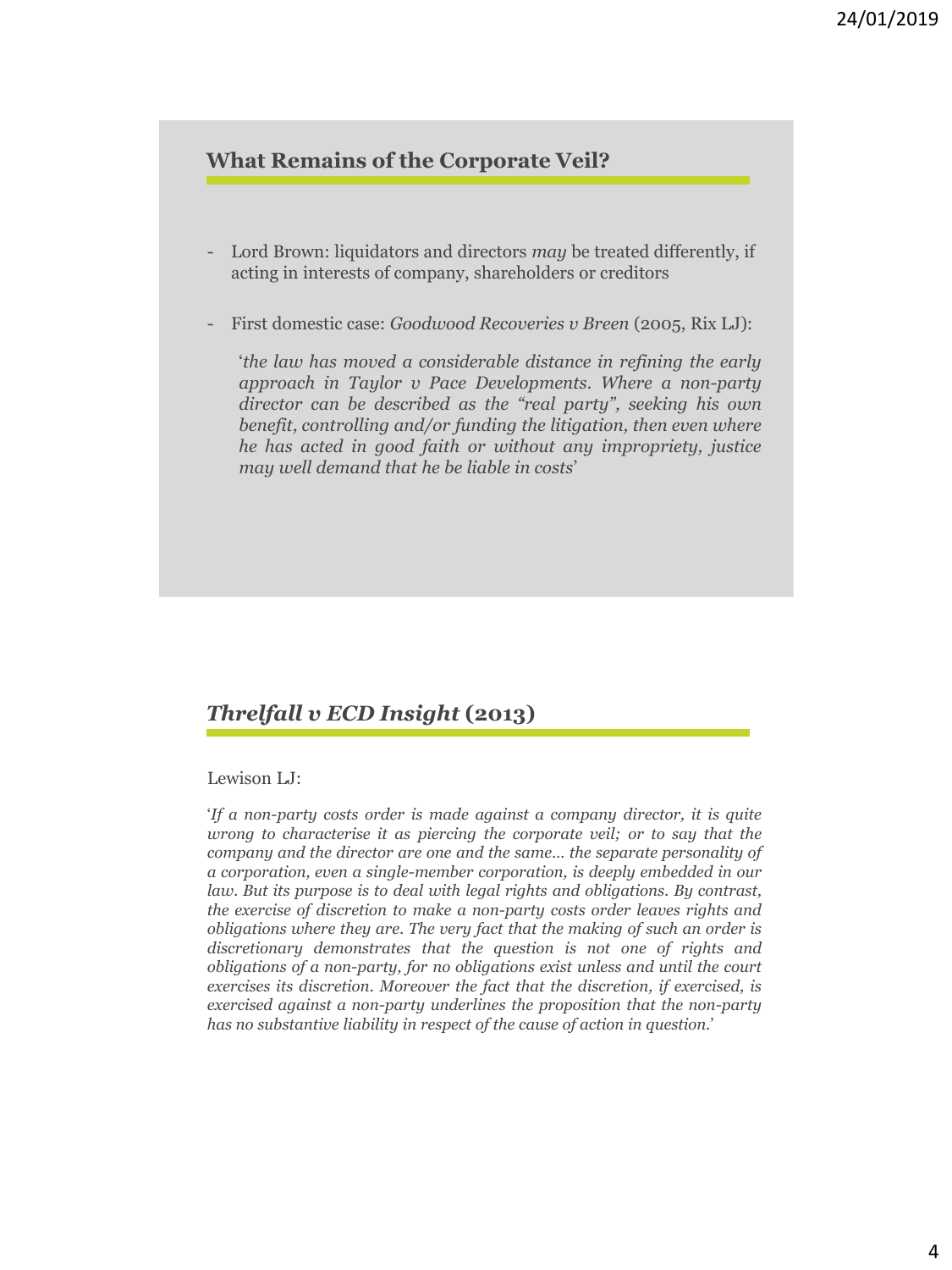# *Sony/ATV v WPMC & Bailey* **(2018)**

The director and majority shareholder of an unsuccessful defendant to a copyright claim appealed against an NPCO against him.

In allowing the appeal, the CA held *inter alia*:

- (a) it is not necessary to identify a divergence of interest in order for an NPCO to be made against a company director;
- (b) the so-called "Arkin Cap" should not be extended to cases where a company director is the "real party" to claim; but
- (c) the absence of any warning of a potential NPCO application until over a year after judgment was handed down was fatal.

#### **Shareholders & Directors: Predictability Post** *Bailey*

Absence of 'bright lines' may cause difficulty, especially where companies and their controllers are essentially *alter egos*:

- 'In many cases it will be clear whether the case falls within the general rule or the exception, but in others the task of deciding on which side of the not very precise dividing line will be more challenging.'
- 'It may well not be just to impose an NPCO where a director is pursuing or defending proceedings in the interests of a group of shareholders all holding minority interests, but just to do so when it is in his interests alone.'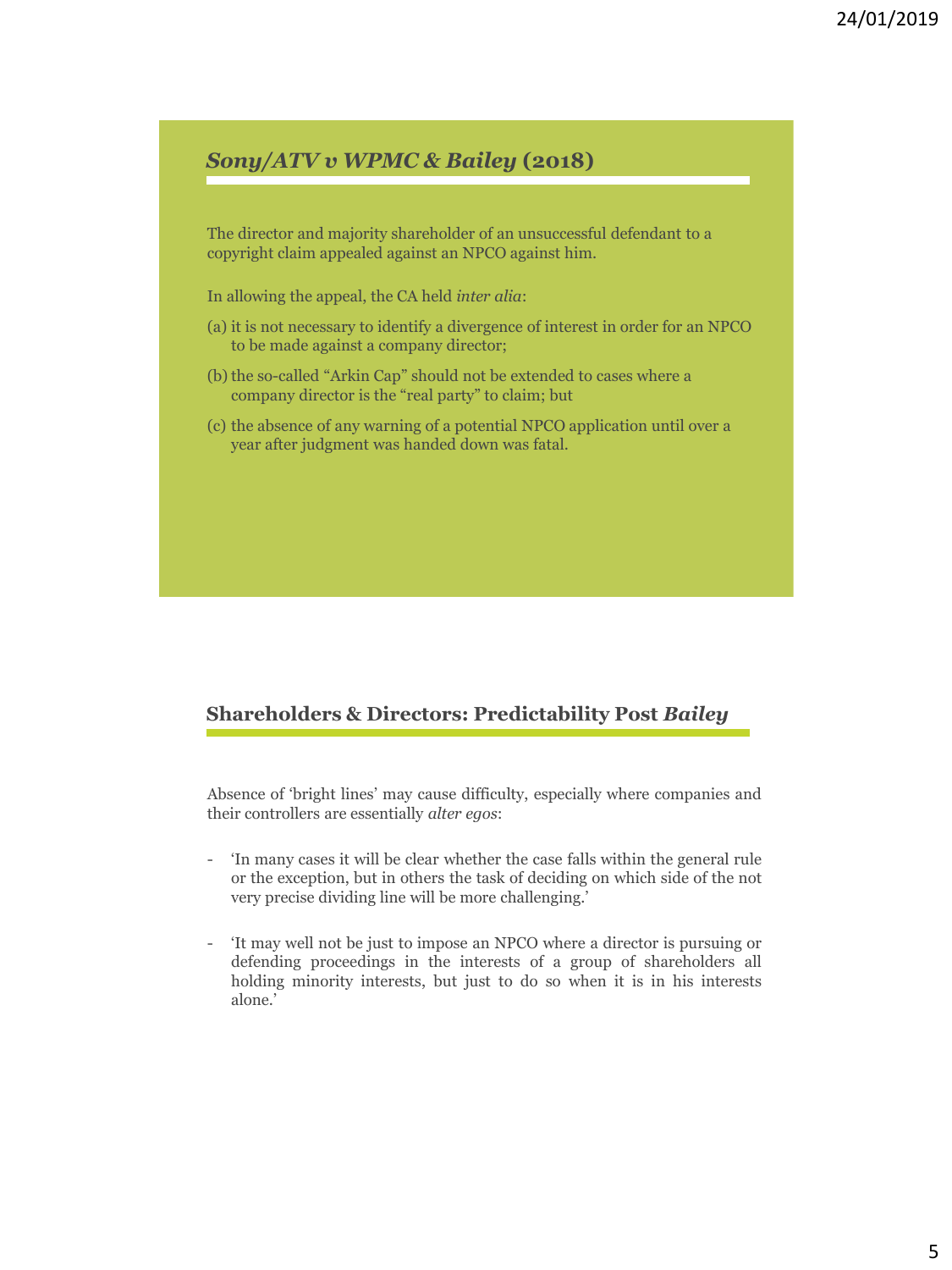## **NPCOs against Solicitors**

- Lawyers who fund litigation are not exposed to NPCOs in the same way as other commercial funders.
- A pure policy decision to encourage lawyers to fund litigation via CFAs, DBAs etc.
- Protection applies so long as lawyers do not do more than their usual function plus the funding.
- Usual rule: *Tolstoy v Aldington* (1996); *Flatman v Germany*   $(2013).$
- Example of exception: *Myatt v NCB* (2007).





A claim against several defendants failed. Their costs were £6m. A commercial funder had provided funding of £1.3m for the claimant's expert reports and cost of organising documents.



*If a professional funder, who is contemplating funding a discrete part of an impecunious claimant's expenses, is to be potentially liable for the entirety of the defendant's costs should the claim fail, no professional funder will be likely to be prepared to provide the necessary funding*



*A professional funder, who finances part of a claimant's costs of litigation, should be potentially be liable for the costs of the opposing party to the extent of the funding provided*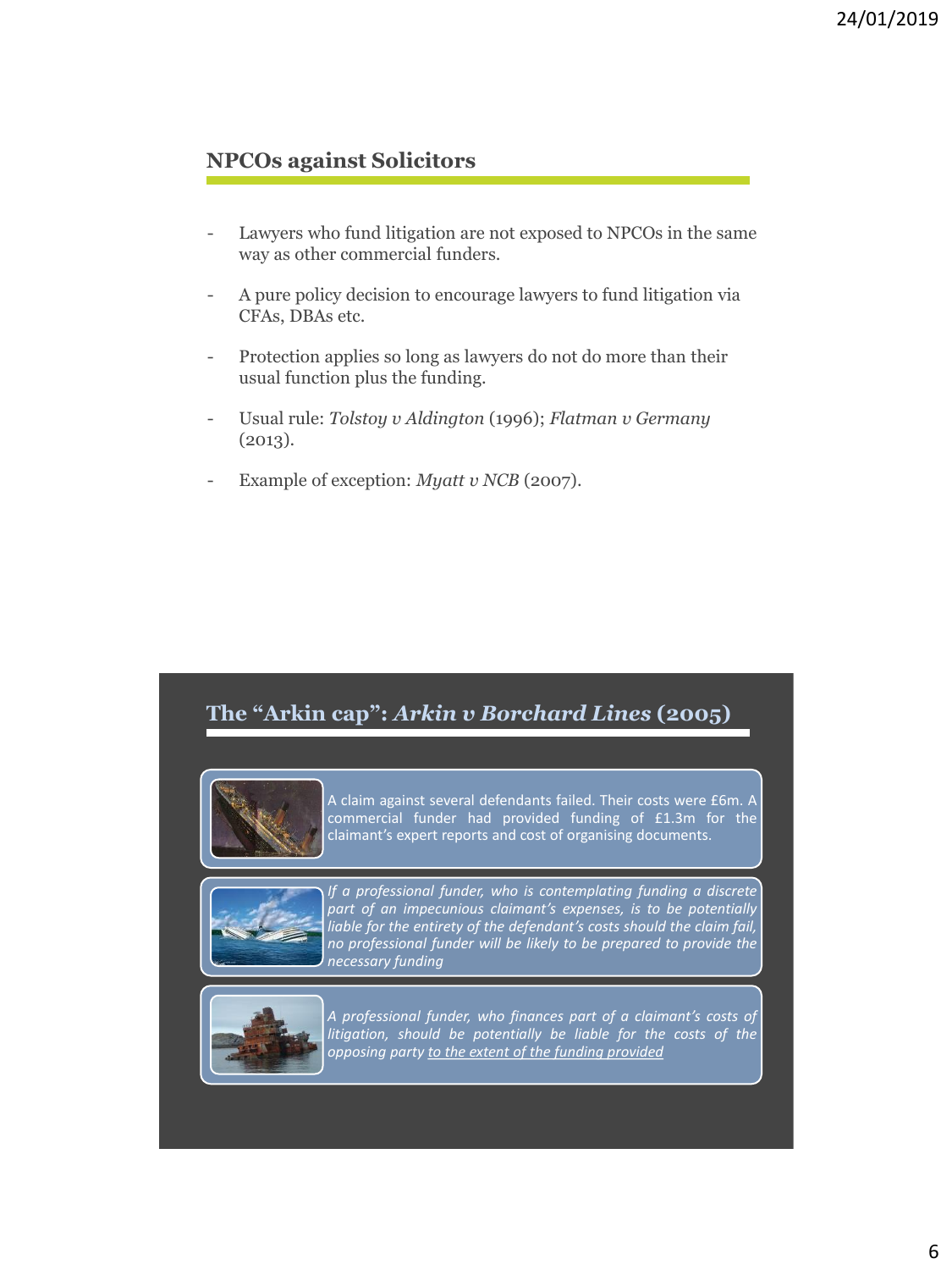# **Extra-judicial doubt cast on the "Arkin cap"**

#### "**Review of Civil Litigation Costs: Final Report**" Dec 2009

Chapter 11 – concerning third party litigation funding and costs liability:

- $\triangleright$  At paragraphs 4.3 and 4.4, Sir Rupert set out criticisms of the "Arkin cap" which he had received during the consultation phase of preparing the Jackson Report.
- ➢ At paragraph 4.5, he confirmed that: *"…the criticisms of Arkin are sound. There is no evidence that full liability for adverse costs would stifle third party funding or inhibit access to justice."*
- ➢ At paragraph 4.6, he stated: *"In my view, it is wrong in principle that a litigation funder, which stands to recover a share of damages in the event of success, should be able to escape part of the liability for costs in the event of defeat. This is unjust not only to the opposing party (who may be left with unrecovered costs) but also to the client (who may be exposed to costs liabilities which it cannot meet."*

### **Development of funder liability**

#### *Excalibur Ventures v Texas Keystone* (2017)

£17.5m advanced by funders for security. Claim dismissed and indemnity costs ordered against C. Funders joined for the purposes of costs. No issue as to ability to cover D's costs – primarily a dispute on apportionment between funders.

Three points of principle:

- (1) Funders should be liable on the indemnity basis
- No principled basis for funder to dissociate itself from conduct of those he had enabled to litigate and on whom he relied to make a return.
- The funder took a risk which he could investigate before offering funding and during the course of the litigation.
- Ongoing review of the progress of litigation by lawyers independent of those conducting the litigation was essential to reduce the risk of indemnity costs.
- (2) It was not disputed that the "Arkin cap" applied, but it was noted that "*"some consider the [Arkin cap] to be over-generous to commercial funders"*
- (3) Sums provided by way of security for costs should count towards the "Arkin cap" thereby increasing the liability of the funders.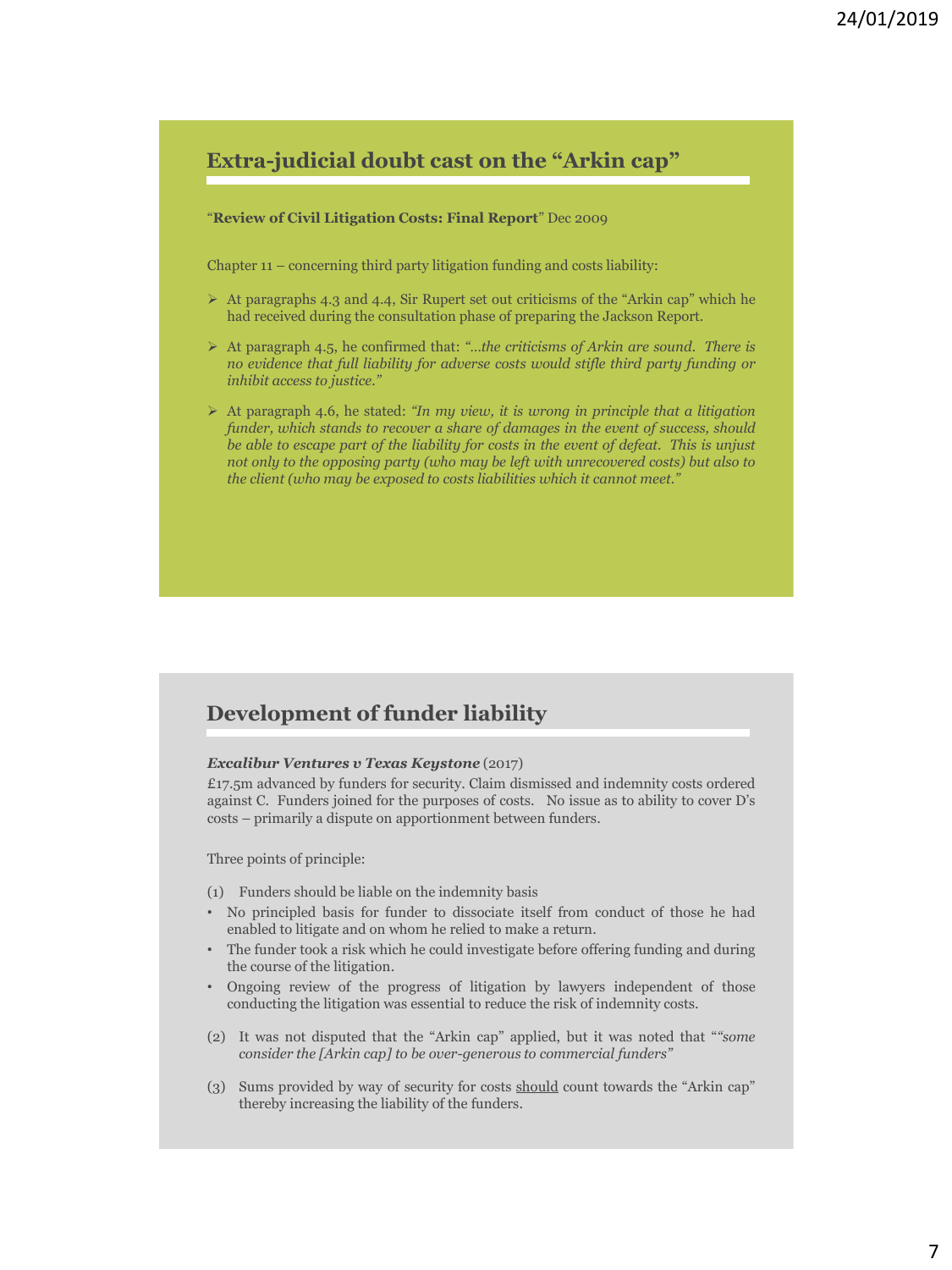# **Further (judicial) doubt cast on the "Arkin cap"**

#### *Bailey v GlaxoSmithKline UK Ltd* (2018)

Application for security for costs against Cs' funder, Managed Legal Solutions Limited. MLS relied on an ATE insurance policy and on its own liability as a funder being subject to the "Arkin cap".

#### Foskett J:

- (a) here the funder could not rely on the "Arkin cap" at the security for costs stage: the decision in *Arkin* had been criticised, and a challenge to it might be made, particularly where the funder underwrote the whole of C's costs or where the funding arrangements were objectionable in some way;
- (b) though the ATE policy did not contain an anti-avoidance provision, the court could, at the security for costs stage, attribute some value to the ATE policy. As the policy provided£750,000 cover, and assessing the risk of avoidance at  $1/3$ , the amount of security ordered was reduced by £500,000.

#### **Arkin considered:** *Re Angel House Developments Ltd*

Two claims heard together, brought by Ms Davey: against lender and former administrators. Comprehensive dismissal and indemnity costs ordered against her. No payment made. Combined costs total £7m+. If "Arkin cap" were imposed, the funder's liability would be limited to c.£1.3m.

Application of the "Arkin cap" under sustained assault. Points made include:

- $\Box$  Application in this instance would be unjust;
- $\Box$  The "Arkin cap" has never been applied to deprive a defendant of its costs recovery;
- $\Box$  The funding was unlimited in scope;
- $\Box$  Ms Davey's potential benefit from the litigation was illusory;
- $\Box$  The funding agreement was revised to (a) remove ATE, (b) reduce amount of funding, yet (c) retain same profit for the funder;
- $\Box$  Advice of excellent prospects of success such that limitation of exposure would render reward disproportionate.

Against that, the funder contends that the "Arkin cap" should apply,

Judgment awaited…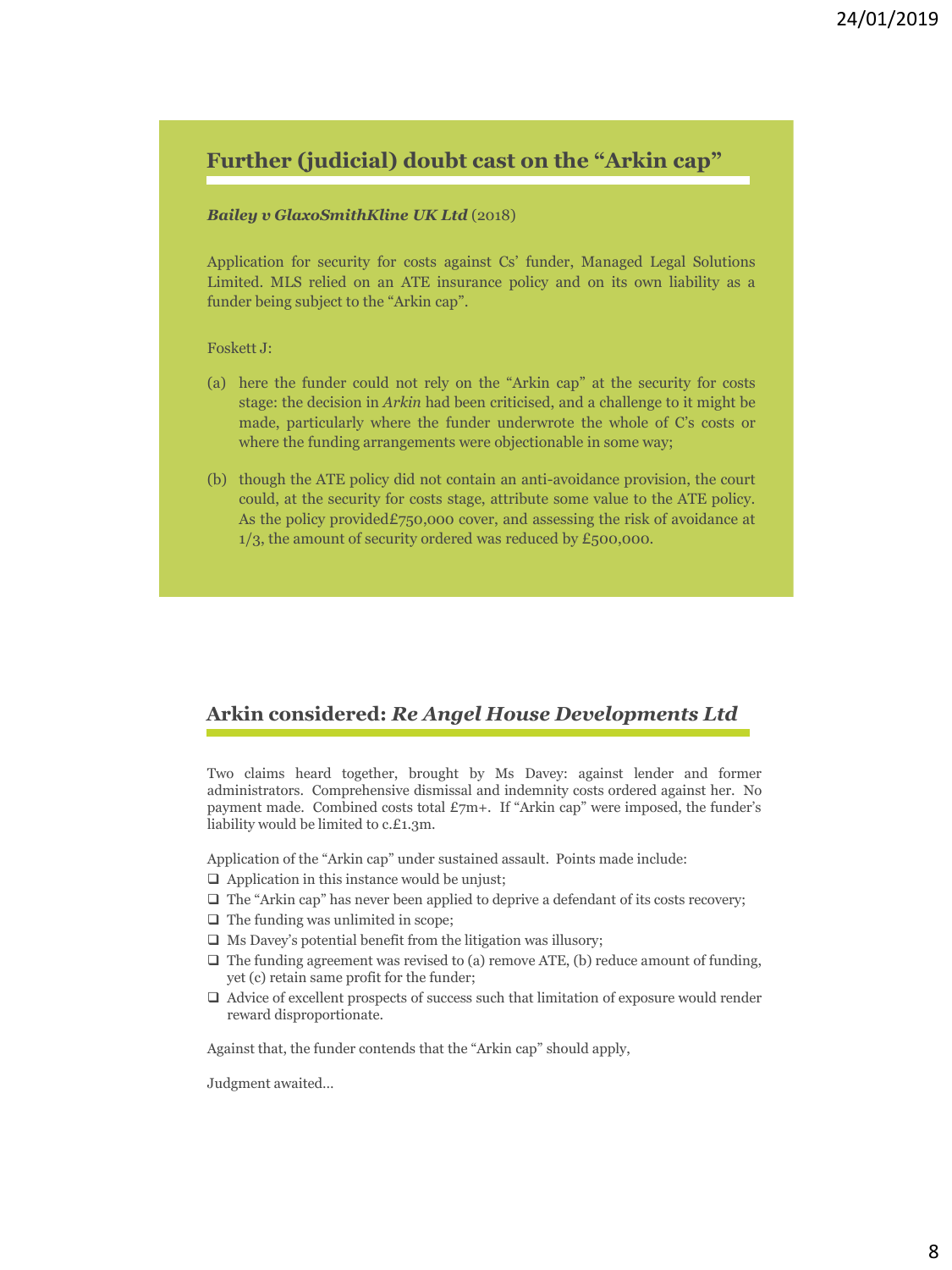#### **Non-party costs orders against insurers**

#### *Travelers v XYZ* (2018)

1000 claimants joined a GLO relating to defective breast implants.

623 claims were against Transform Medical Group.

Of those, 197 insured by Travelers, 426 uninsured.

Insured claims were settled; Travelers paid their damages and share of costs.

Transform went into liquidation.

Uninsured claimants successfully sought costs against Travelers under s51.

#### *Travelers* **cont.**

Travelers argued that an insurer would only be liable if it controlled litigation in its own interest, ignoring inconsistent interests of its insured.

CA upheld the order:

- the cases do not lay down conditions to be satisfied before costs may be ordered against insurers;
- an order will be exceptional, but judged against the whole range of litigation;
- reciprocity is important: if the claim had failed, Travelers would benefit from Transform's costs being paid by insured and uninsured claimants; if the claim succeeded it should equally be liable for all their costs.

Permission to appeal granted by Supreme Court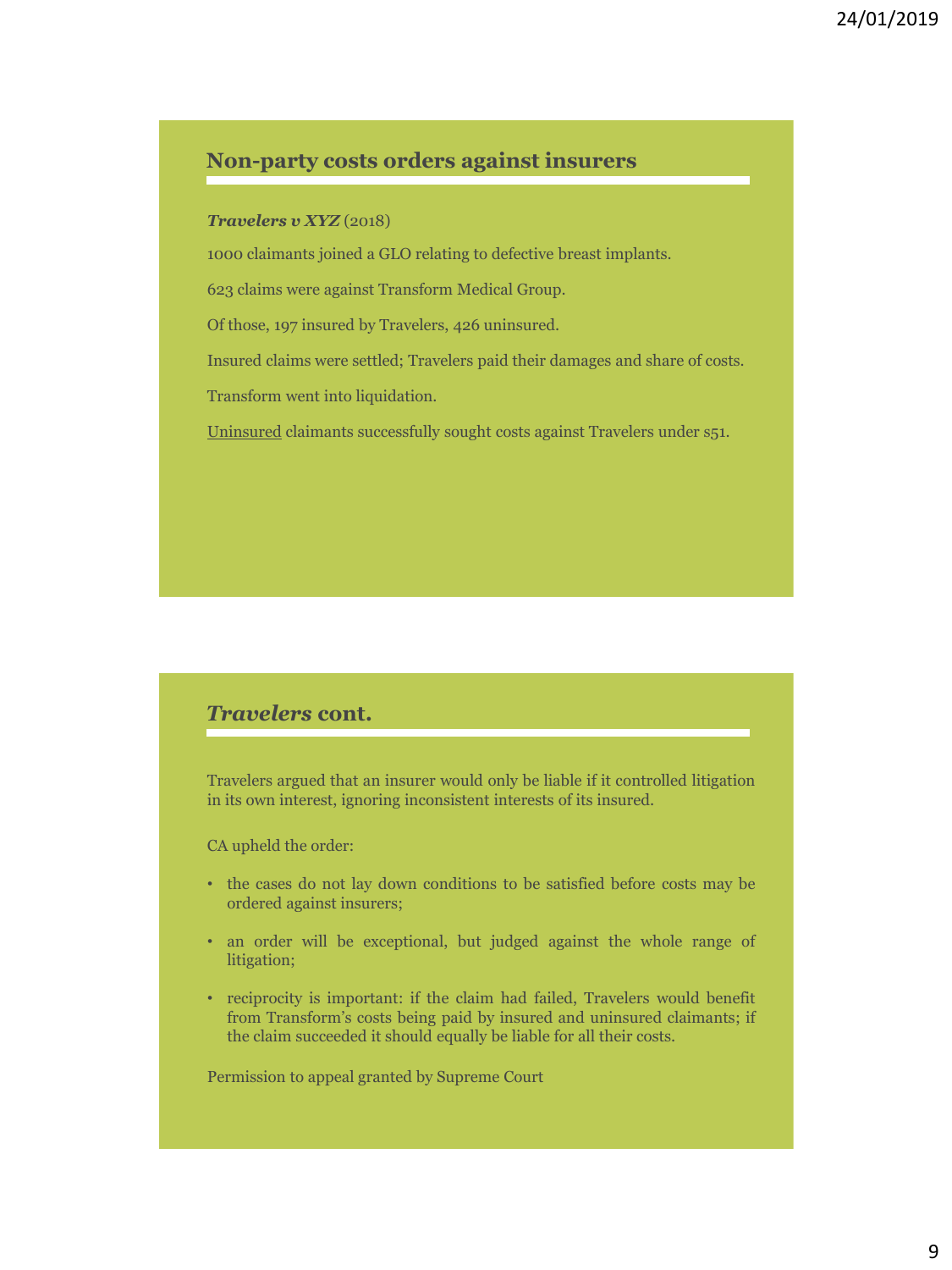### *Various Claimants v Giambrone* (2019)

Cs' claim succeeded at trial for equitable compensation from the Defendant law firm, which acted on their purchases of property in Italy.

The Claimants applied for costs against Giambrone's insurers, AIG, under s51.

AIG denied it controlled the litigation, having ceded conduct to Giambrone.

Foskett J ordered costs against AIG:

"*where an indemnity insurer substantially relinquishes control of the conduct grounds for intervening), and does so in the expectation that it will be immune from a costs liability towards the opposing party if the opposing party is successful, that expectation is open to be falsified by the court in a section 51 application, particularly if the prospects of success for the insured are assessed as poor*."

#### **Security for costs**

CPR 25.14

An order may be made against a person who:

"*has contributed or agreed to contribute to the claimant's costs in return for a share of any money or property which the claimant may recover in the proceedings.*"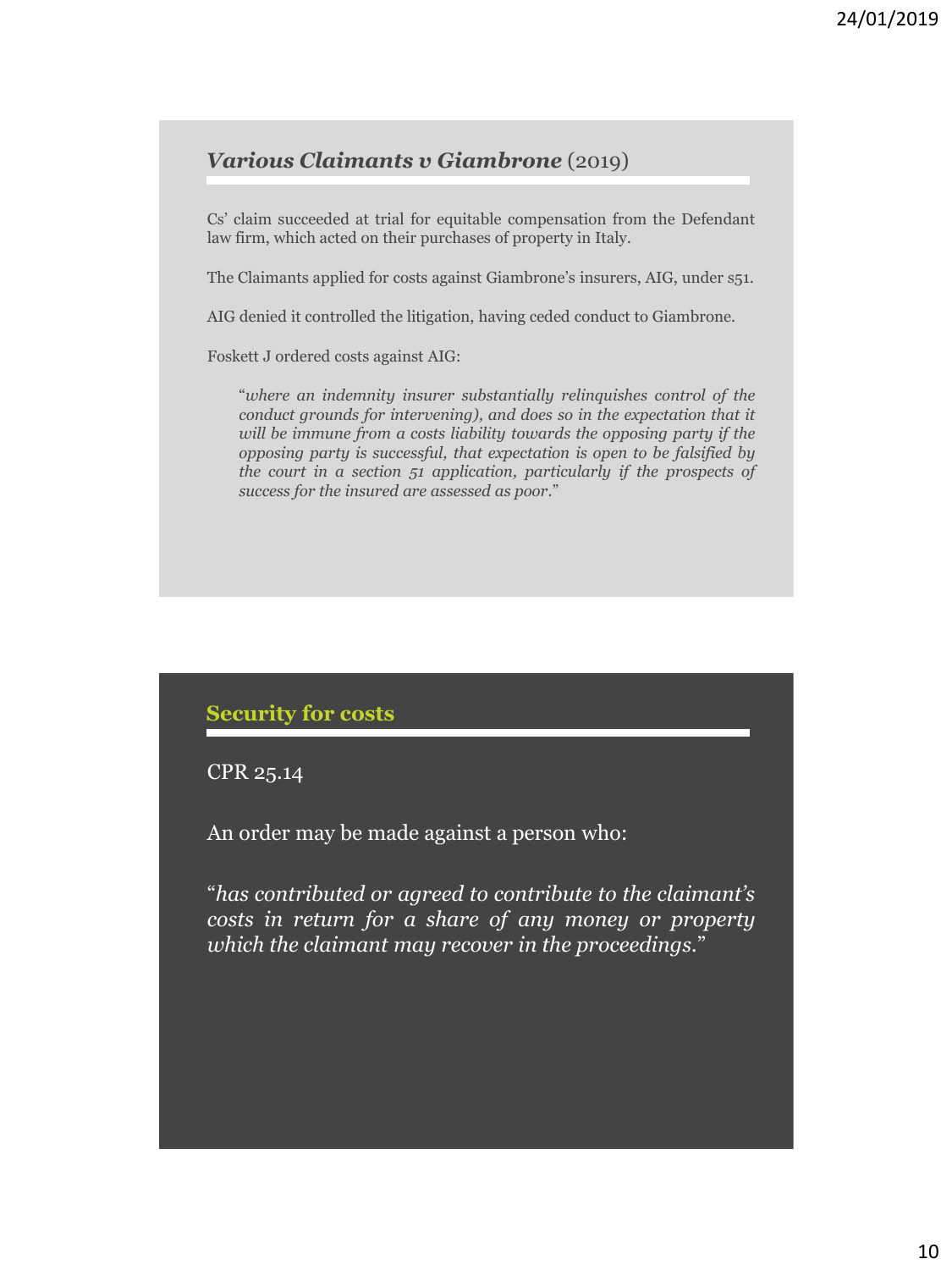## **Security against funders: relevant factors**

#### *RBS Rights Issue Litigation* (2017 Hildyard J)



# *In the matter of Hellas Telecoms (2017)*